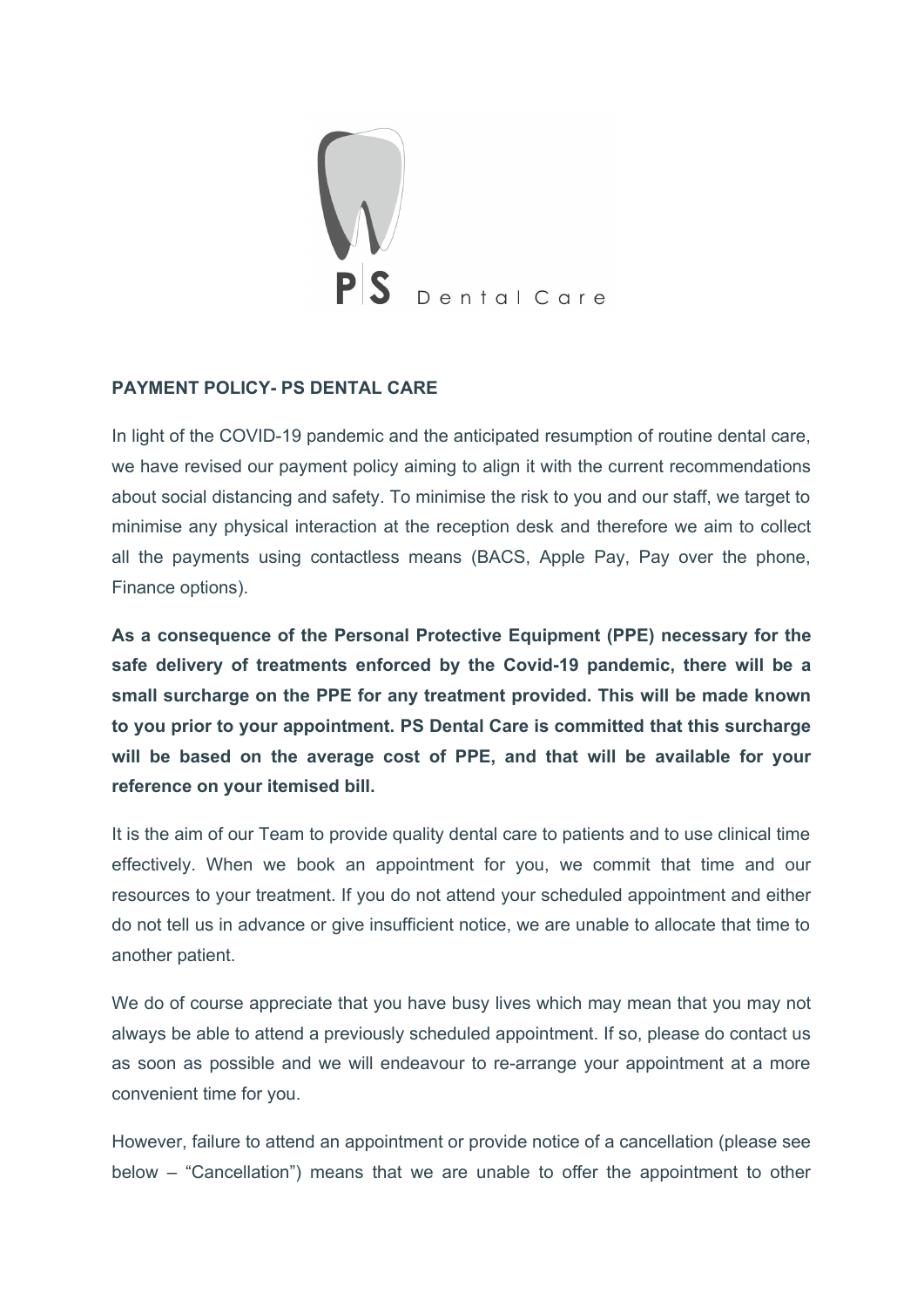patients. We then will charge a cancellation fee for your first failure if we are unable to re-book the time allocated to you. For all subsequent failures, appointments are charged dependent on the length of time allocated to you. However, cancellation of a hygiene/therapy appointment and/or new patient examinations and/or emergency will be charged at the full appointment fee.

For this reason, it is our strict policy to request deposits and make an automatic charge if insufficient notice of cancellation or amendment is given.

# **Deposits**

We make appointments with the expectation that you will attend at the agreed date & time to undergo your treatment. If you change your mind or work/other commitments prevent you from attending, we ask you to provide us with the required notice (see below) so that we can reallocate your appointment slot to another patient.

When booking your appointment, we will seek full payment or where appropriate a deposit from you, payment of which is your confirmation of your commitment to attend your appointment. Our deposits are normally fully refundable providing sufficient notice of cancellation is given (see below) and will be set at the following levels:

- New Patient Examinations: £100
- Emergency Appointments: £100
- All other appointments: £150
- Sedation/Oral Surgery/Root Canal/Implant appointments: £500
- All Patient Hygiene/Therapy Visits (including direct access): 100% fee payable

The deposit amounts will be left on the account as a credit and deducted according to the treatment provided.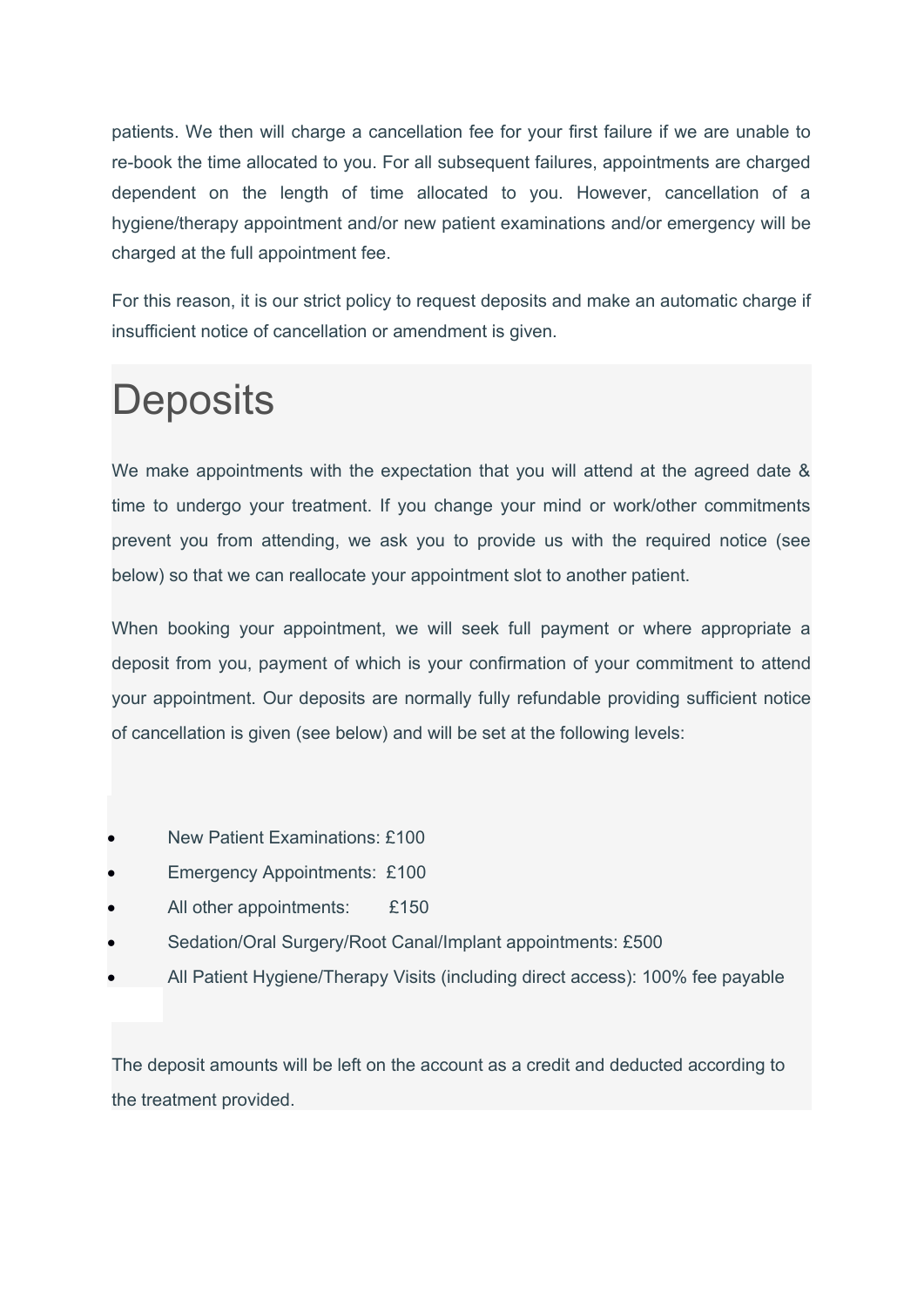We may, at our discretion, accept a booking on a provisional basis without payment of a deposit. In such situations, we will normally agree alternative arrangements for payment of the deposit with you. If you do not pay the deposit within the timescale you have agreed, we reserve the right to cancel your appointment and reallocate the time to another patient.

# **Cancellation**

If you are unable to attend your appointment for any reason, then you should inform us as soon as possible but no later than:

48 hours before the scheduled start time of your appointment

Please note that Saturdays & Sundays will not be included in these time frames so for example, notice to cancel an appointment scheduled for a Monday must be given no later than the preceding Thursday. Public holidays are also not included in these time frames which you must take in to account should you need to cancel and avoid a late payment fee. Providing you give notice of cancellation or postponement/amendment no later than this deadline, your deposit can be refunded to you on request.

### **Non-Attendance (Includes late cancellation, request to re-schedule & late arrivals)**

If you do not attend your appointment, cancel/re-schedule later than the deadlines shown above or arrive late, we reserve the right to make a charge as follows:

- New Patient Examinations: £100
- Emergency Appointments: £100
- New Patient Hygiene Visit (Direct Access): 100% fee payable
- Sedation/Oral Surgery/Root Canal/Implant appointments: £500
- Free Consultations: £50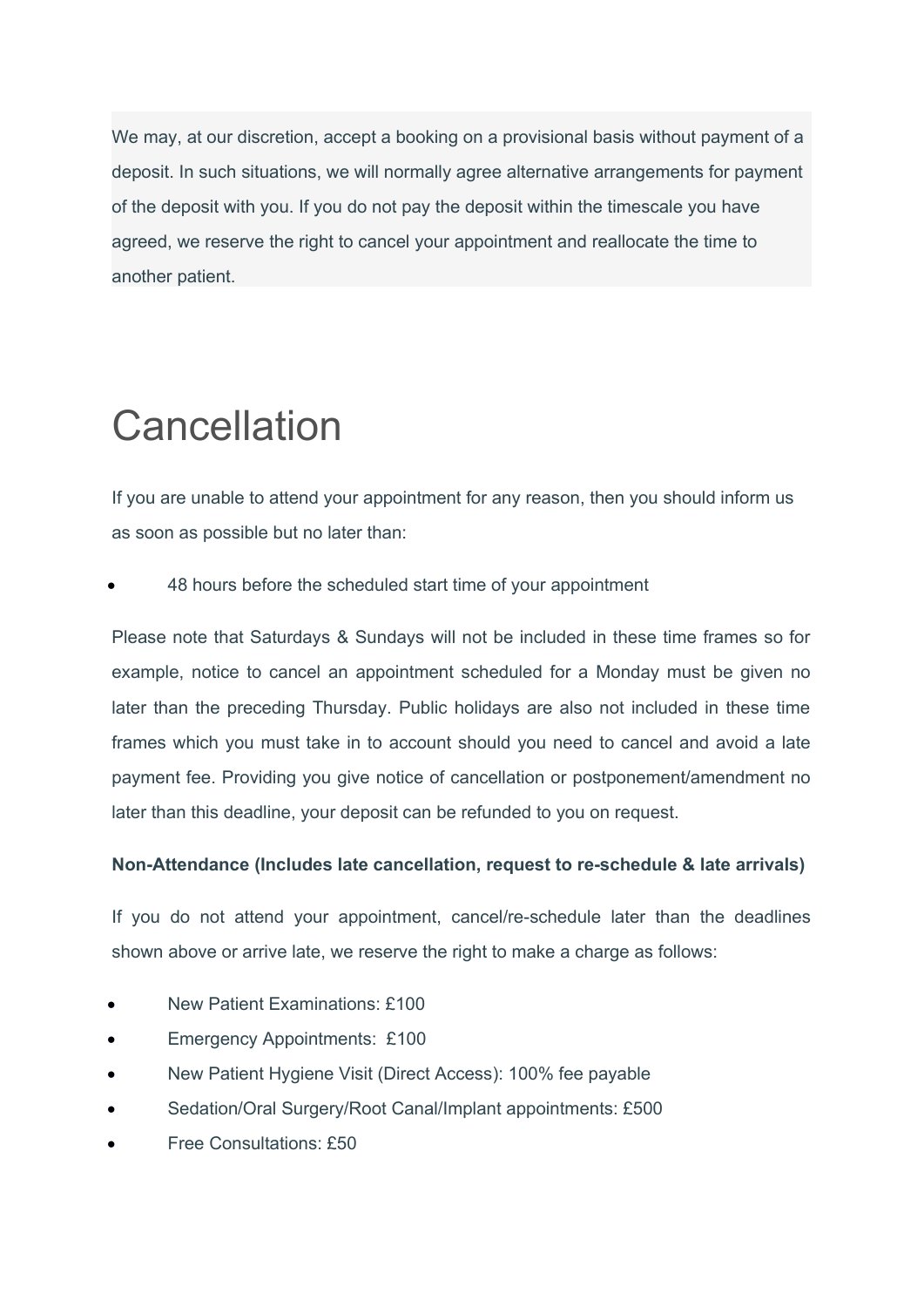All other appointments will be fully charged according to the cost of the appointment allocated.

This charge will be debited to your account with us. If you have not paid a deposit, settlement of this charge will be required before treatment can continue. Alternatively, where a swipe of your debit/credit card has been taken, this will be debited accordingly.

#### **Late Arrival – Established patients**

If you are an established patient and you arrive late for your appointment you will likely be asked to reschedule. However, this will be dependant upon what appointment time is left and whether we can accommodate you. If we can and your appointment does go ahead, it is important to note that it is likely you will need to be re-booked to finish which ever treatment remains.

You will be charged for the full treatment time/cost allocated to you. In addition to such time/costs and where such allocated time has been exceeded, all further clinical time we have had to wait and/or incur due to your late arrival will also be charged for. In this event, please be aware your account will automatically be charged and will reflect our payment terms and conditions. This also includes any failure to comply with pre appointment instructions.

It is therefore important to arrive on time and in full compliance to all pre-appointment requirements.

We strive to see every patient as close to their appointment time as possible. However, this can only be achieved by arriving on time for your appointment.

One or two late patients cause the entire daily schedule to fall behind. This is an inconvenience to other patients who arrive on time. Please help us to help you by arriving on time.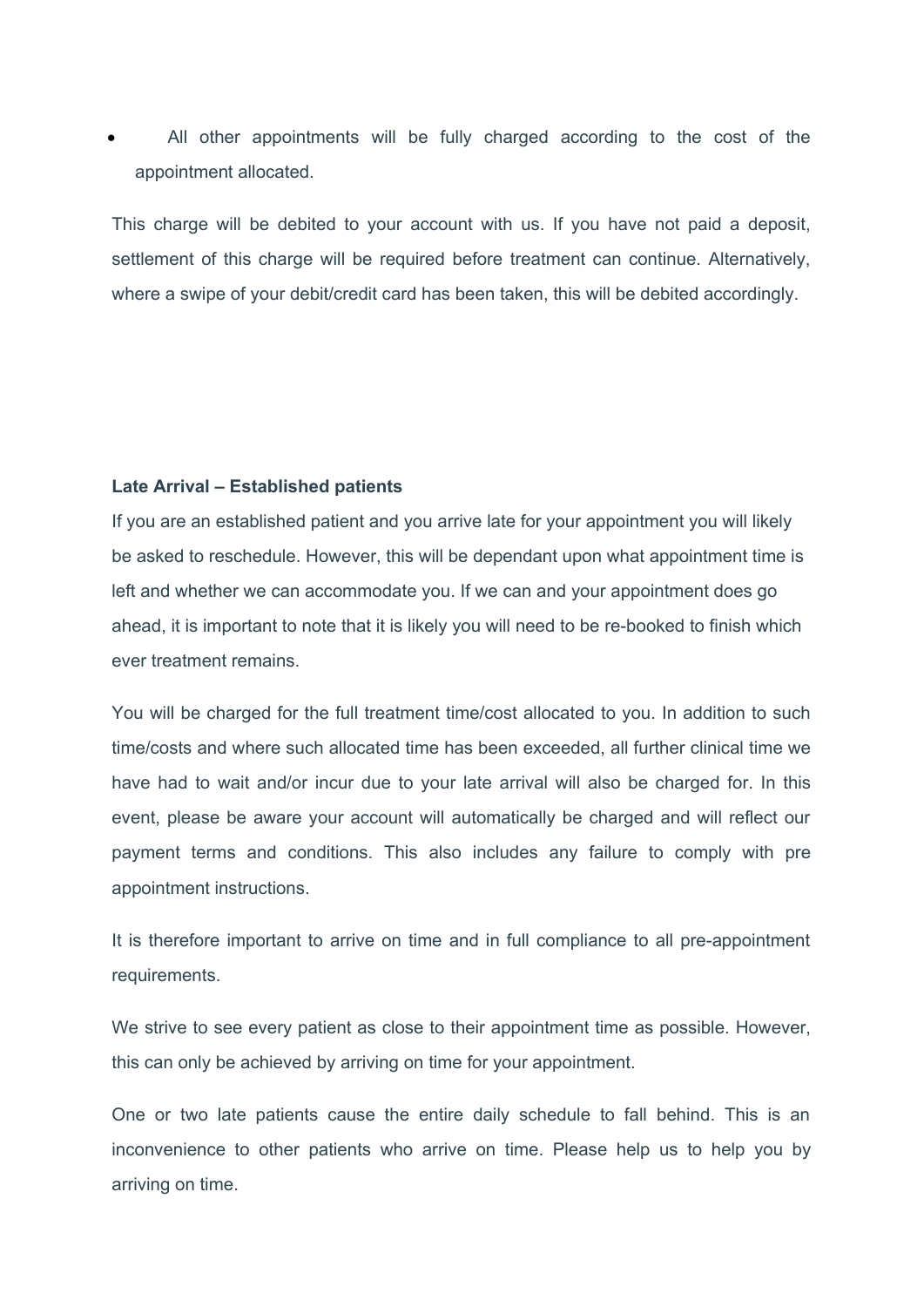### New patients

Likewise, if you are a new patient, we are required to ensure your new patient registration process is fully completed before your appointment commences. In order to ensure your appointment is not rescheduled, you must comply with the completion of all forms and pre-assessment questionnaires online no later than 48 hours before your scheduled appointment. If you fail to do so your registration will not be complete and your appointment is likely to be re-scheduled. This applies to all subsequent appointments.

However, this will be dependant upon what appointment time is left for this to happen and will be subject to our COVID19 policies. If your appointment does go ahead, it is important to note you may need to be re-booked to finish off what treatment remains.

You will be charged for the full treatment time/cost allocated to you. In addition to such time/costs and where such allocated time has been exceeded, all further clinical time we have had to wait and/or incur due to your late arrival will also be charged for. In this event, please be aware your account will automatically be charged and will reflect our payment terms and conditions.

It is, therefore, important to arrive on time.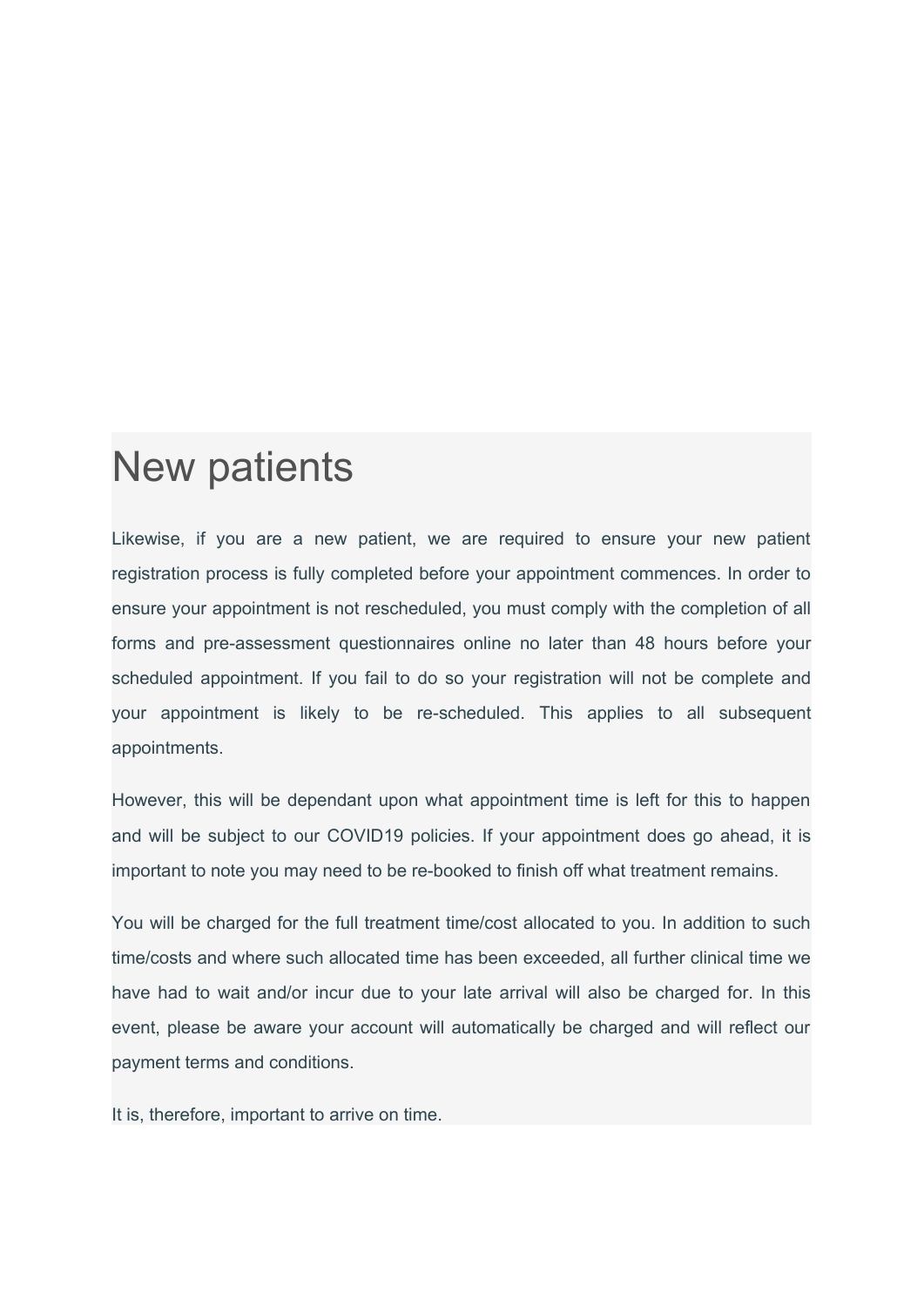We strive to see every patient as close to their appointment time as possible. However, this can only be achieved by arriving on time for your appointment.

One or two late patients cause the entire daily schedule to fall behind. This is an inconvenience to other patients who arrive on time. Please help us to help you by arriving on time.

## A change of mind about Treatment

When we book treatment for you, we commit that time and our resources to you. However, we do understand people may change their mind. Where this arises before any treatment is consented to and/or no third parties i.e. laboratories, materials etc have been instructed/ordered to assist in undertaking work relating to your treatment and/or no time has been undertaken and/or set aside, where otherwise we/they would have been able to undertake such work and/or see other patients that would be chargeable, no fees will be payable by you.

Where a change of mind arises and/or from the time of consent has been given and/or during treatment and/or after treatment has commenced, then all-time allocated/relating to your treatment will be charged based on clinician/surgery time. Where third parties are involved in your treatment for example laboratories, materials etc, all fees will remain payable in full and/or where fees have already been paid, will not be refundable.